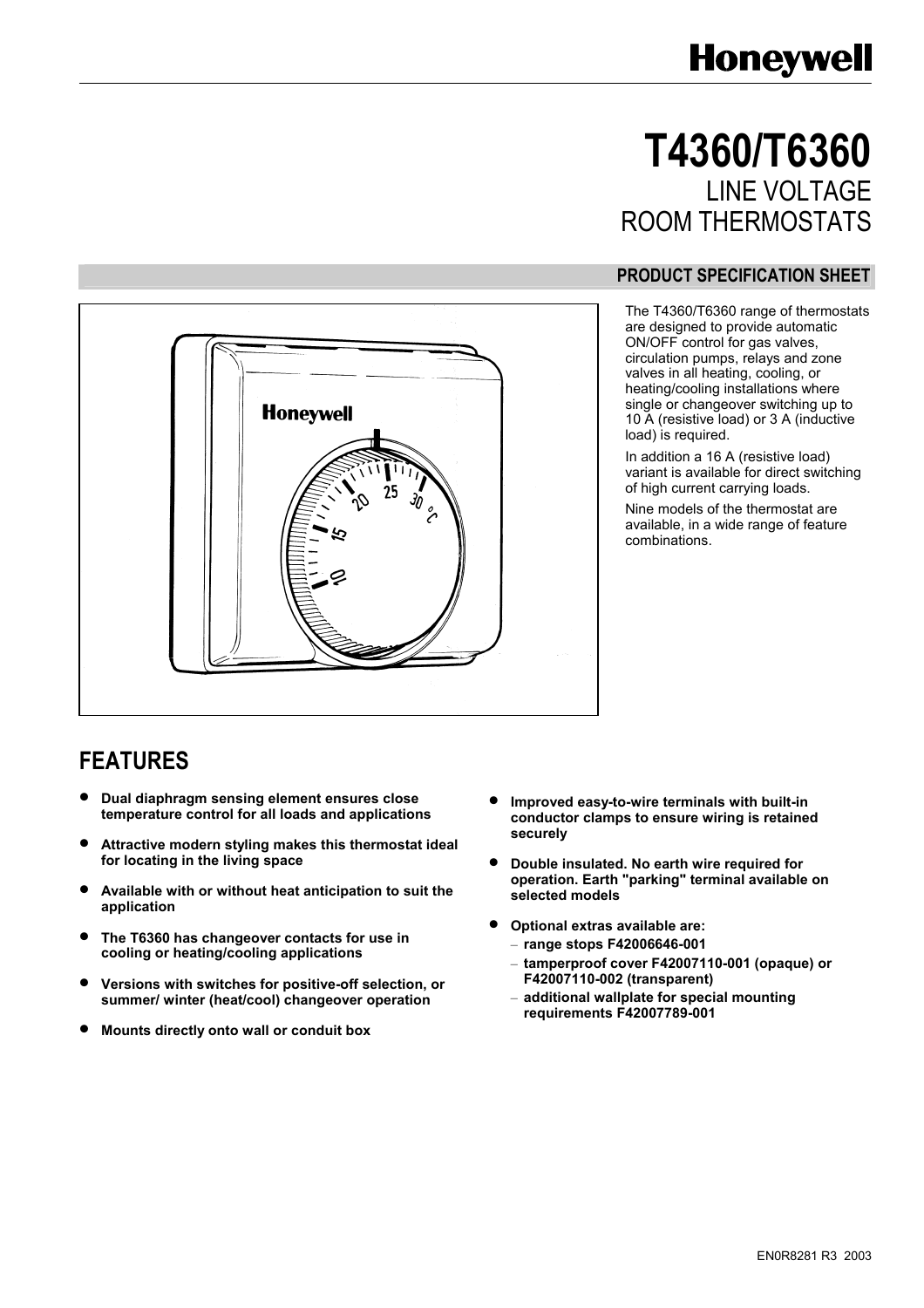# **SPECIFICATIONS**

| <b>MODEL</b> | <b>HEAT</b><br><b>ANTICIPATOR</b> | CHANGEOVER<br><b>CONTACTS</b> | <b>INDICATOR</b><br>LAMP | SUMMER/<br><b>WINTER</b><br><b>SWITCH</b> | ON/OFF<br>SWITCH | 16 AMP<br><b>RATING</b> | <b>FROST</b><br><b>PROTECT</b><br><b>FUNCTION</b> | TAMPER-<br><b>PROOF COVER</b> | <b>NIGHT</b><br><b>SETBACK</b><br><b>HEATER</b> | <b>SPECIAL</b><br>ANTICIPATOR |
|--------------|-----------------------------------|-------------------------------|--------------------------|-------------------------------------------|------------------|-------------------------|---------------------------------------------------|-------------------------------|-------------------------------------------------|-------------------------------|
| T4360A       |                                   |                               |                          |                                           |                  |                         |                                                   |                               |                                                 |                               |
| T4360B       |                                   |                               |                          |                                           |                  |                         |                                                   |                               |                                                 |                               |
| T4360C       | $\ast$                            |                               | *                        |                                           |                  |                         |                                                   |                               | *                                               |                               |
| T4360D       |                                   |                               | *                        |                                           |                  |                         |                                                   | *                             |                                                 |                               |
| T4360E       |                                   |                               |                          |                                           |                  |                         |                                                   |                               |                                                 |                               |
| T4360F       |                                   |                               |                          |                                           |                  |                         |                                                   |                               |                                                 |                               |
| T6360A       |                                   |                               | *                        |                                           |                  |                         |                                                   |                               |                                                 |                               |
| T6360B       |                                   |                               | *                        |                                           |                  |                         |                                                   | *                             |                                                 |                               |
| T6360C       |                                   |                               | *                        |                                           |                  |                         |                                                   |                               |                                                 |                               |

<sup>∗</sup> Versions available with or without this feature For thermal actuator control

| Switch type<br>$: T4360$ S.P.S.T. (Heating)<br>T6360 S.P.D.T. (Heating/Cooling) |  |                                                                                                                                                                                                                    |                                                                                                       |                               | Each terminal has a conductor clamp<br>for securing the wiring conductor and is |                                                                                                                                                         |  |
|---------------------------------------------------------------------------------|--|--------------------------------------------------------------------------------------------------------------------------------------------------------------------------------------------------------------------|-------------------------------------------------------------------------------------------------------|-------------------------------|---------------------------------------------------------------------------------|---------------------------------------------------------------------------------------------------------------------------------------------------------|--|
| Electrical ratings : $230\text{Vac}, +/-10\%$ , $5060\text{Hz}$                 |  |                                                                                                                                                                                                                    |                                                                                                       |                               |                                                                                 | suitable for both blade and cross-head<br>screwdrivers.                                                                                                 |  |
|                                                                                 |  |                                                                                                                                                                                                                    | T6360A, B, C 10(3) A Terminal 3 (Heat),<br>6(2) A Terminal 4 (Cool)                                   |                               |                                                                                 | Earth "parking" terminal to comply with<br>IEC guidelines.                                                                                              |  |
|                                                                                 |  |                                                                                                                                                                                                                    | T4360A, C, E 10(3) A Terminal 3<br>(Heating)                                                          | Performance                   |                                                                                 | : Maximum differential 1.0 $\mathrm{^{\circ}C}$ at 20 $\mathrm{^{\circ}C}$ at<br>heat ramps of 3 <sup>o</sup> C per hour, with                          |  |
|                                                                                 |  | T4360B<br>T4360D                                                                                                                                                                                                   | 16 A Terminal 3 (Heating)<br>6(2) A Terminal 2 (Heating                                               |                               |                                                                                 | anticipator connected.<br>Typical differential 0.5°C.                                                                                                   |  |
|                                                                                 |  | T4360F                                                                                                                                                                                                             | or Cooling)<br>2(2) A Terminal 3 (Heating)<br>Manual switches on T4360C,D and<br>T6360C rated 10(3) A | Switch life                   |                                                                                 | : Greater than 100,000 operations (all<br>loads) for main switch.<br>10,000 operations for auxiliary on/off or<br>heat/cool switches.                   |  |
| Temperature<br>setting range                                                    |  | $\pm$ 10 to 30 <sup>o</sup> C                                                                                                                                                                                      | $(0 to 20^{\circ}$ C - T4360A only)                                                                   | Environmental<br>requirements |                                                                                 | : Operating temperature range 0 to $40^{\circ}$ C<br>Shipping and storage range -20 to $50^{\circ}$ C                                                   |  |
| Terminals                                                                       |  |                                                                                                                                                                                                                    | : Terminals sized to accept up to $2 \times$<br>single or multi-stranded wires from                   |                               |                                                                                 | Humidity range 0 to 90% R.H. (non-<br>condensing)                                                                                                       |  |
|                                                                                 |  | 1.0 mm <sup>2</sup> to 2.5 mm <sup>2</sup> .<br>16 A version will accept one 4.0 mm <sup>2</sup><br>wire per terminal.<br>Lamp terminals suitable for only one<br>wire per terminal up to 2.5 mm <sup>2</sup> max. |                                                                                                       | Approvals                     |                                                                                 | : CE mark, complying with standards<br>EN60730-1 (1995), EN55014-1 (1997),<br>EN55014-2 (1996).<br>Product must be wired as shown for CE<br>compliance. |  |

# **DIMENSIONS**

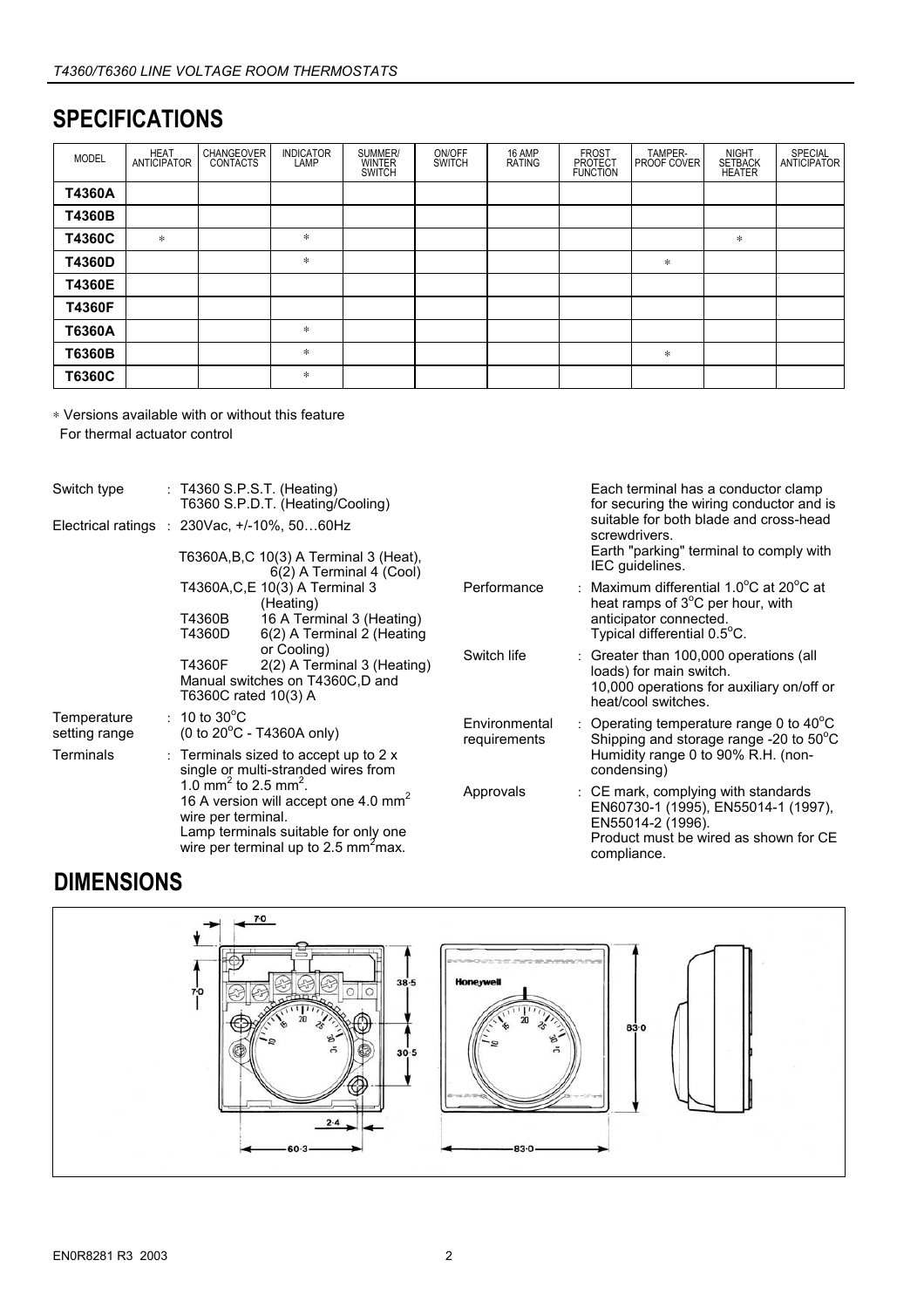# **INSTALLATION**

#### *IMPORTANT*

- *1. The installer must be a trained service engineer*
- *2. Disconnect the power supply before beginning installation*

#### **Location**

A T4360/T6360 room thermostat is the temperature control element in your heating system and must be located in a position with good air circulation at average temperature - on an inside wall about 1.5 m above the floor.

Do not position the thermostat in draughts, near hot or cold air from water pipes or radiant heat from the sun or appliances.

#### **Mounting the thermostat**

The T4360/T6360 can be mounted directly on the wall or on a conduit box (see Fig. 2). Mounting screws are provided for both alternatives.

An additional wall-plate is available for special mounting requirements.

#### **Wiring the thermostat**

The standard wiring access is via a hole in the base of the thermostat, near the top edge. There are also 4 breakouts on the cover (2 on top and  $\overline{2}$  on the sides) for surface wiring requirements.



**Fig.2 Mounting the Thermostat**

# **OPERATION**

#### **Sensing Element**

The thermostat sensing element comprises two circular, flexible metal plates welded together at the rims encapsulating a small quantity of gas (0.125g) in liquid form, whose pressure changes greatly in response to small variations in temperature. In effect, this dual diaphragm forms a 'bellows' which expands/contracts in sympathy with the ambient temperature changes - this movement serving to operate a snap acting switch rated to control the heating or cooling circuit.

#### **Heat Anticipator**

It is recommended that a thermostat with heat anticipator is used for systems with a high heating ramp rate. This will overcome the overshoot and undershoot problems often found in this type of installation.

#### **Indicator Lamp**

A 'potential-free' indicator lamp is available on some models. This can be wired as required to indicate when power has been switched to the (heating or cooling) load (see Wiring).

To wire the lamp as 'boiler lockout' indicator, follow boiler manufacturers wiring instructions.

#### **Auxiliary Switches**

The on/off switch provides a means of manually isolating the mains input to the thermostat, to provide a positive off feature.

The summer/winter switch provides the user with a means of manually switching between a heating output (activated on temperature fall) to a cooling output (activated on temperature rise).

#### **Frost Protect Thermostat**

The frost protect thermostat prevents water pipes from freezing in exposed locations. It should be positioned close to where the pipework is most exposed to external chilling and connected to override all existing time and temperature controls. The frost protect thermostat is provided with an indicator mark at the  $5^{\circ}$ C point, and is supplied with a tamperproof cover.

#### **Disposal of Thermostat**

The thermostat contains no user serviceable parts. Please ensure product disposal is in a safe and environmentally friendly manner, in compliance with local regulations. Do **not** dispose of in a fire.